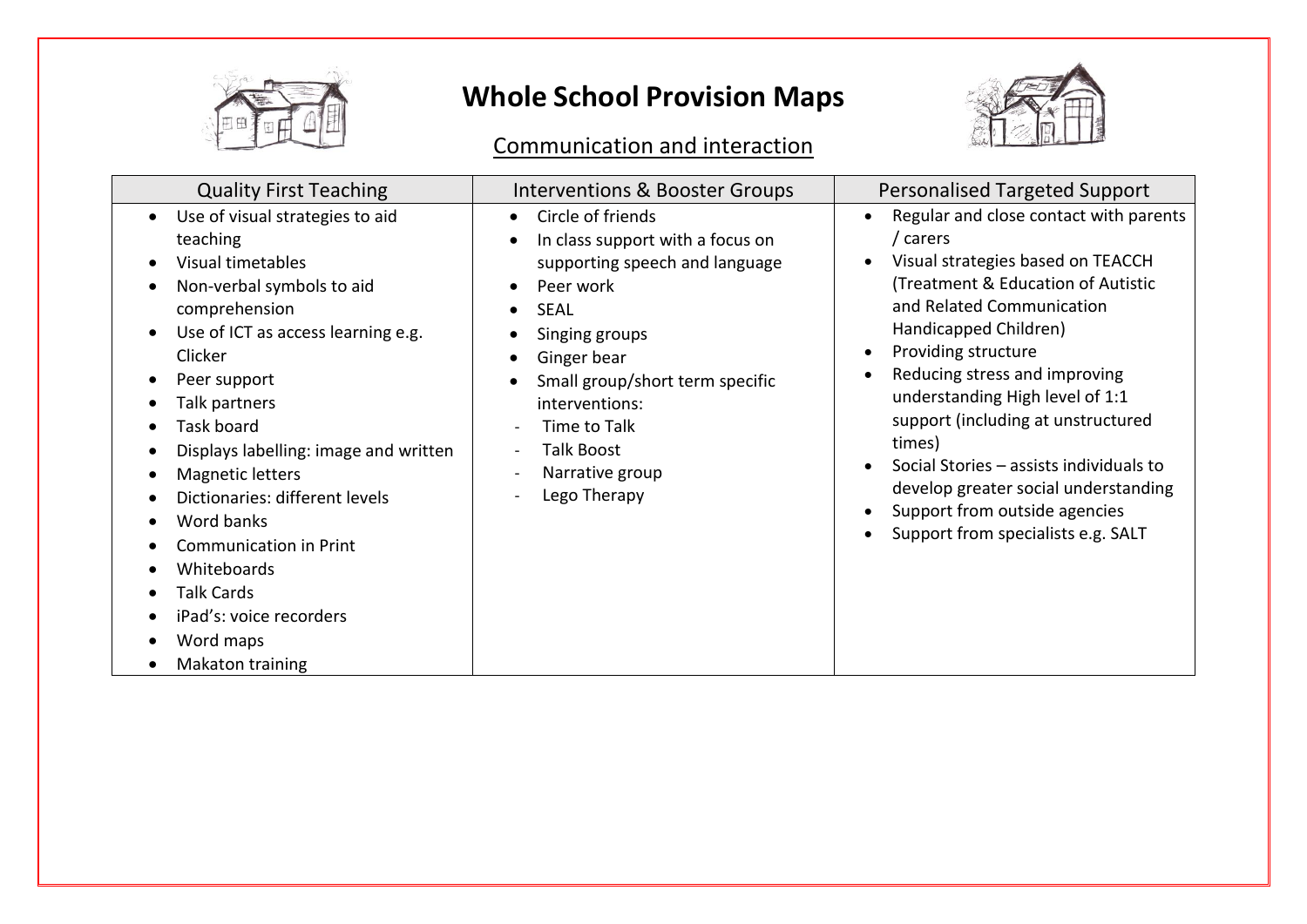

#### Cognition and Learning



| <b>Quality First Teaching</b>                                                                                                                                                                                                                                                                                                                                                                                                                                                                                                                                                                                                                                                                                                                                | Interventions & Booster Groups                                                                                                                                                                                                                                                                                                                                                                                                                                                                                 | <b>Personalised Targeted Support</b>                                                                                                                                                                                                                                                                                                  |
|--------------------------------------------------------------------------------------------------------------------------------------------------------------------------------------------------------------------------------------------------------------------------------------------------------------------------------------------------------------------------------------------------------------------------------------------------------------------------------------------------------------------------------------------------------------------------------------------------------------------------------------------------------------------------------------------------------------------------------------------------------------|----------------------------------------------------------------------------------------------------------------------------------------------------------------------------------------------------------------------------------------------------------------------------------------------------------------------------------------------------------------------------------------------------------------------------------------------------------------------------------------------------------------|---------------------------------------------------------------------------------------------------------------------------------------------------------------------------------------------------------------------------------------------------------------------------------------------------------------------------------------|
| <b>Quality First Teaching strategies</b><br>$\bullet$<br>Differentiated curriculum planning<br>Increased visual aids<br>Modelling<br>Visual timetables<br><b>Illustrated dictionaries</b><br><b>ACE Dictionaries</b><br>Use of writing frames<br>Alternative Methods of recording<br>Working wall displays<br>Talk partners<br>$IWB$ / paper – cream<br>Clicker<br><b>Practical resources</b><br>Simplify instructions<br>Clarify understanding of task<br><b>Additional Guided reading</b><br>Group Mind mapping techniques<br>٠<br>Pre-teaching skills<br>Ongoing target discussions<br><b>Modified Spellings</b><br>Alternatives to written recording<br>Children's interests to motivate learning<br>Makaton<br>Numicon<br>Key rings to support learning | <b>Early Literacy Strategy</b><br>$\bullet$<br>In class support from TA<br>Talking partners<br>Talk Boost KS1<br>Home-school book<br>Targeted interventions<br><b>Gap Targets</b><br><b>Additional homework</b><br>Inference Intervention<br>Letters and Sounds<br><b>Talking Maths</b><br>$\bullet$<br>Y6 boosters<br><b>Comprehension Groups</b><br><b>Time to Talk</b><br>Activate Literacy Kit<br>$\bullet$<br>Numicon Intervention<br>Number box<br><b>Gap Targets</b><br>٠<br><b>Colourful Semantics</b> | Supporting Children with gaps in<br>$\bullet$<br><b>Mathematical Understanding</b><br>Reading Intervention<br>$\bullet$<br><b>Collaborative Paired Writing</b><br><b>Additional phonics</b><br>Additional individual reading<br>Paired reading<br>Dyslexia assessment (Jean)<br>Lego Therapy<br>Coloured overlays<br>Outside agencies |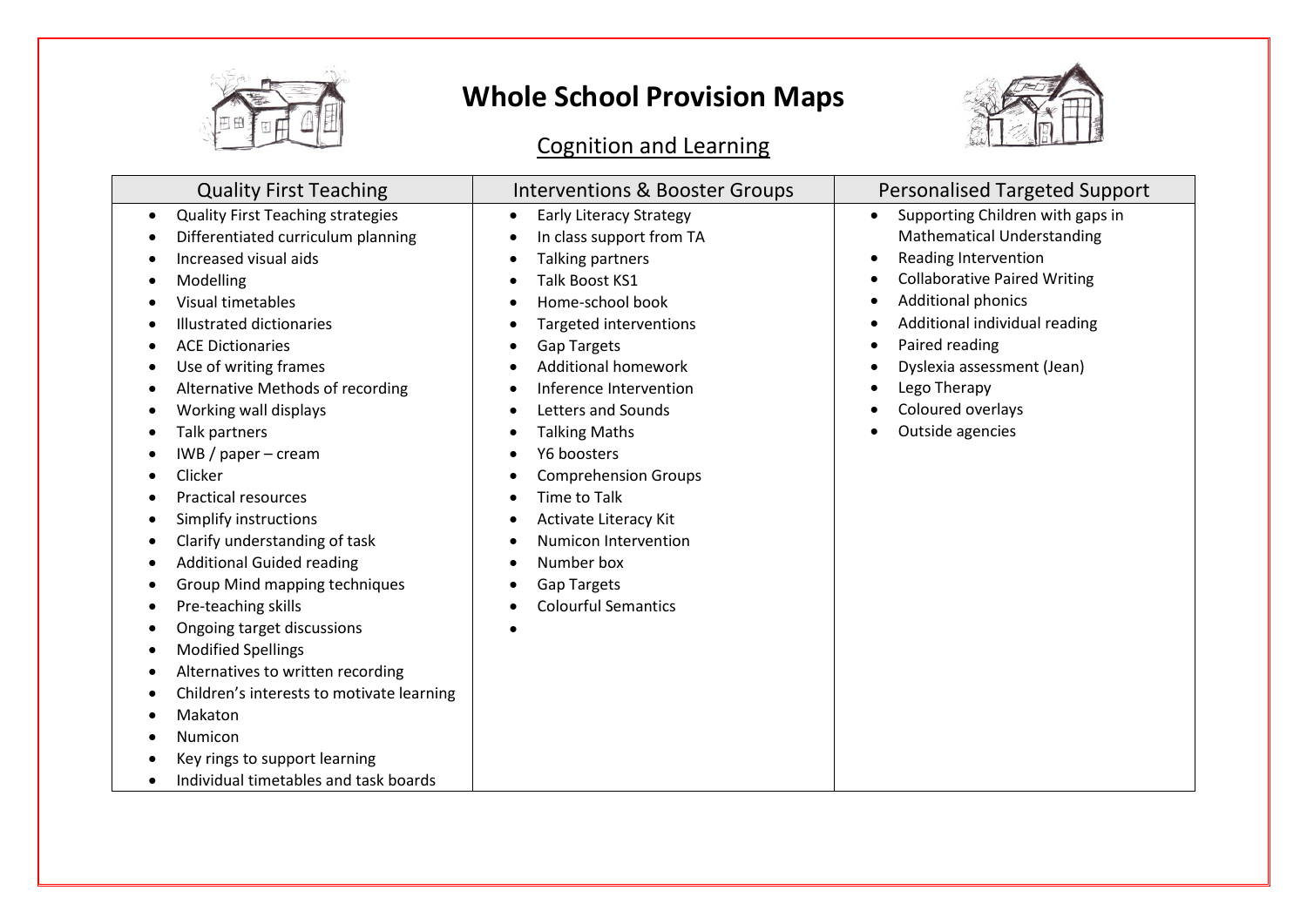

#### Social, emotional and mental health



| <b>Quality First Teaching</b>                                                                                                                                                                                                                                                                                                                                                                                                                                                                                                                                                                                                                    | Interventions & Booster Groups                                                                                                                       | <b>Personalised Targeted Support</b>                                                                                                                                                                                                                                                                                                     |
|--------------------------------------------------------------------------------------------------------------------------------------------------------------------------------------------------------------------------------------------------------------------------------------------------------------------------------------------------------------------------------------------------------------------------------------------------------------------------------------------------------------------------------------------------------------------------------------------------------------------------------------------------|------------------------------------------------------------------------------------------------------------------------------------------------------|------------------------------------------------------------------------------------------------------------------------------------------------------------------------------------------------------------------------------------------------------------------------------------------------------------------------------------------|
| Whole school behaviour policy based on<br>$\bullet$<br>a positive behaviour management<br>system<br>Whole school / class rules created PSHE<br>Class reward systems and incentives<br>Consistent rewards/sanctions in place<br>PSHE taught weekly<br><b>Head Teacher stickers</b><br>Adaptation of classroom Seating plan<br>Behaviour records: analysis of context<br>and triggers<br>Certificates / Celebration Assembly<br>٠<br>Children's interests to motivate learning<br>Responsibility of school council groups<br>Home / school contact through planners<br>Task board<br>Visual timetables<br>Timers<br>Use of rewards to work towards | Small group Circle Times<br>$\bullet$<br>Social Skills intervention and nurturing In<br>$\bullet$<br>class support<br>Circle of friends<br>$\bullet$ | Individual reward system Home - school<br>٠<br>Outside agencies including CAMH's,<br>social care, EMS Family Support -<br>Creative Therapeutic play<br>Drama Therapy<br>Lego Therapy<br>Social Story<br>Thrive<br>Mental health level 3 trained teaching<br>assistant<br>Teaching Assistants trained in<br>Restorative practice Time Out |